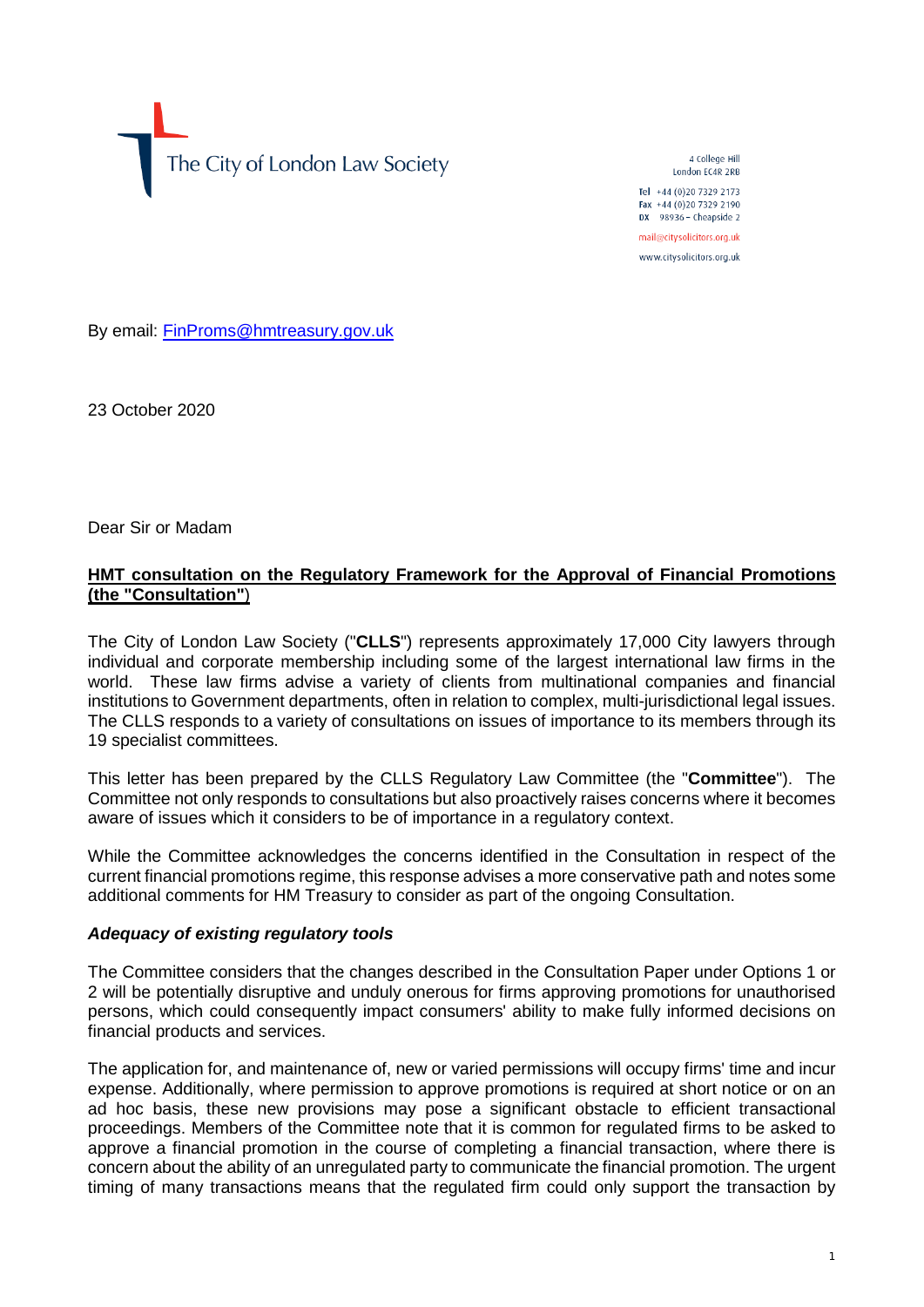approving the financial promotion if it had the foresight to meet the new permission requirement proposed in the Consultation.

With this in mind, the Committee suggests that HM Treasury reconsider the adequacy of the existing regulatory regime under the Financial Services and Markets Act 2000 (the "**Act**") and further evaluates the advantages of utilising the powers already available to the FCA under the Act to achieve the government's aims. For example, using a similar approach to other issues (for example, in the areas of market abuse and outsourcing) the FCA can proactively assess the role of approval of financial promotions and how firms perform this role, update COBS 4.10, publish examples of good and bad practice guidance, and pursue enforcement in respect of material breaches of existing obligations relating to financial promotion approval (for example, where a firm cannot show that it has the necessary expertise to be able to approve the financial promotion). In terms of being able to identify those firms which are most in need of increased supervision, the FCA could add a notification obligation in SUP 15 (for example, production of an annual report on use of the power to approve financial promotions).

The Committee does not agree that the FCA can only be reactive in tackling poor compliance in this area. The FCA has the means to give clear guidance in order to raise compliance standards. It also has the means to target firms and their senior managers in respect of compliance issues, as well as having the usual range of sanctions available in respect of breaches.

The Committee welcomes the indication in paragraph 6.2 of the Consultation that neither of the Options would extend to the approval by firms of communications to be issued by their group companies.

#### *The overseas persons exclusion*

The applicability of the overseas persons exclusion under Article 72 of the Financial Services and Markets Act 2000 (Regulated Activities) Order 2001 (the "**RAO**") is dependent in part upon there being a 'legitimate approach'. Article 72(7) of the RAO requires a legitimate approach to have been made in such a way that it does not contravene the general restriction under section 21(1) of the Act.

The Committee notes that any changes concerning the exceptions to the general restriction, such as those proposed to section 21(2)(b) of the Act under Options 1 and 2, will therefore alter the usefulness of the overseas persons exclusion and consequently potentially affect the activities of international actors in the UK, in that only those firms which have passed the proposed gateway would be able to approve promotions by the overseas person.

### *Criminal penalties*

As is acknowledged in the Consultation Paper, both of the Options proposed would require amendments to the defence under section 25(2)(a) of the Act to reflect that not all authorised persons will be able to approve the financial promotions of unauthorised persons.

### *Revised scope*

If it is decided to proceed with one of the Options, the Committee's view is that Option 1 is preferable. The Committee agrees with HM Treasury's comments at paragraph 6.12 of the Consultation that Option 2 may not be a proportionate response to the relevant policy concerns.

Further, should HM Treasury decide to proceed with one of the Options, the Committee urges it to consider limiting the application of the new requirement to financial promotions communicated to retail clients.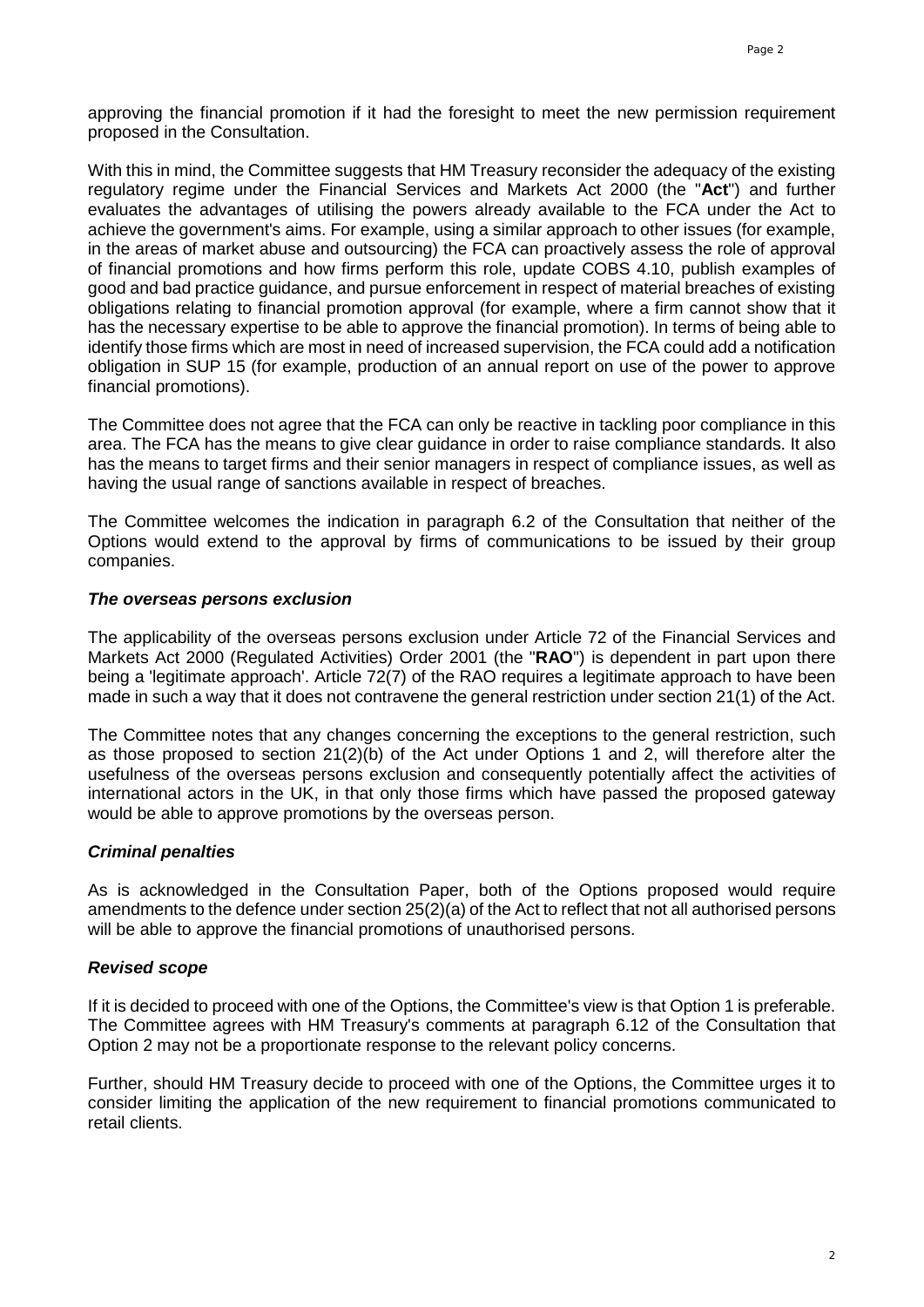If you would find it helpful to discuss any of these comments then we would be happy to do so. Please contact Karen Anderson by telephone on +44 (0) 20 7466 2404 or by email at [Karen.Anderson@hsf.com](mailto:Karen.Anderson@hsf.com) in the first instance.

Yours faithfully

Kampfal

**Karen Anderson** *Chair, CLLS Regulatory Law Committee*

CITY OF LONDON LAW SOCIETY 2020 All rights reserved. This paper has been prepared as part of a consultation process. Its contents should not be taken as legal advice in relation to a particular situation or transaction.